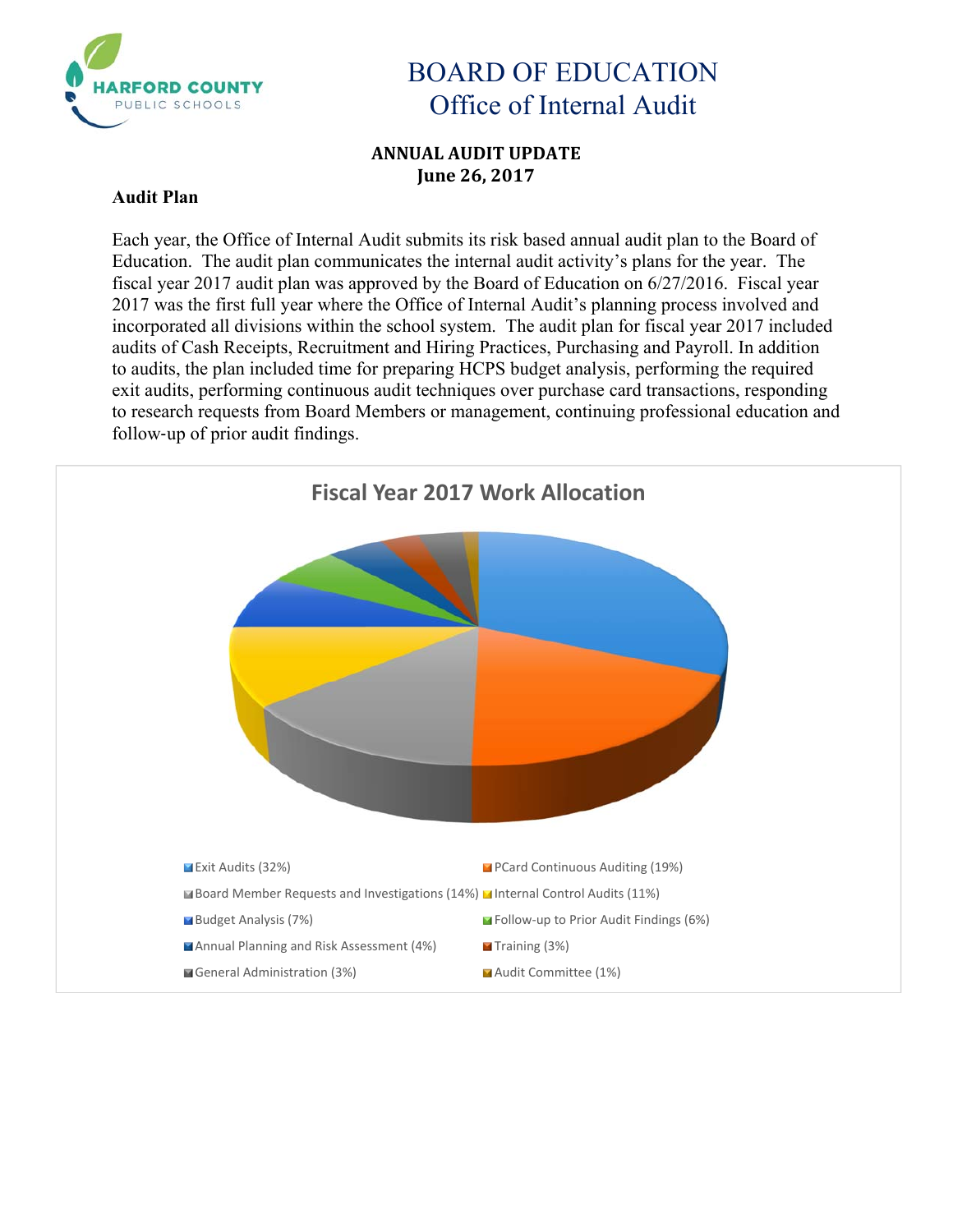

### **ANNUAL AUDIT UPDATE June 26, 2017**

The table below depicts the status of each audit that was on the fiscal year 2017 Audit Plan.

| FISCAL YEAK ZUI / AUDIT PLAN |                   |                       |                                                         |  |  |  |
|------------------------------|-------------------|-----------------------|---------------------------------------------------------|--|--|--|
| Project                      | <b>Status</b>     | <b>Date Completed</b> | <b>Objectives and Results</b>                           |  |  |  |
| <b>School Activity</b>       | (Combined with    | <b>July 2017</b>      | Budget for 5-8 student activity fund                    |  |  |  |
| <b>Fund Audits</b>           | the Cash Receipts |                       | audits. Schools audited will be                         |  |  |  |
|                              | Controls Audit)   |                       | determined throughout the year, but                     |  |  |  |
|                              |                   |                       | will not be disclosed until                             |  |  |  |
|                              | In Progress       |                       | immediately preceding the project.                      |  |  |  |
| <b>HCPS Budget</b>           | Complete          | May 2017              | Perform an analysis of the FY2018                       |  |  |  |
| Analysis                     |                   |                       | Board of Education's HCPS budget.                       |  |  |  |
| <b>Procurement Card</b>      | In Progress       | Continuous            | Perform continuous audits of                            |  |  |  |
| Transaction                  |                   |                       | procurement card transactions for                       |  |  |  |
| Review                       |                   |                       | FY2017.                                                 |  |  |  |
| Follow-up to Prior           | Complete          | May 2017              | Review of the remediation status of                     |  |  |  |
| <b>Audit Findings</b>        |                   |                       | prior audit findings in the Office of                   |  |  |  |
|                              |                   |                       | Legislative Audit Report for the Board<br>of Education. |  |  |  |
|                              |                   |                       | Management has implemented                              |  |  |  |
|                              |                   |                       | corrective action for 10 of the 20                      |  |  |  |
|                              |                   |                       | findings.                                               |  |  |  |
| 2017 Financial               | Complete          | October 2016          | General coordination related to                         |  |  |  |
| <b>Statement Audits</b>      |                   |                       | ensuring that required Financial                        |  |  |  |
| for FY2016                   |                   |                       | Statement Audits are completed.                         |  |  |  |
|                              |                   |                       | Includes OMB A-133 Single Audit and                     |  |  |  |
|                              |                   |                       | Other Required Reports.                                 |  |  |  |
| 2017 Cash                    | In Progress       | <b>July 2017</b>      | Confirm that payments received by                       |  |  |  |
| Receipts Controls            |                   |                       | HCPS departments and schools are                        |  |  |  |
|                              |                   |                       | properly applied and deposited in a                     |  |  |  |
|                              |                   |                       | timely manner.                                          |  |  |  |

## **FISCAL YEAR 2017 AUDIT PLAN**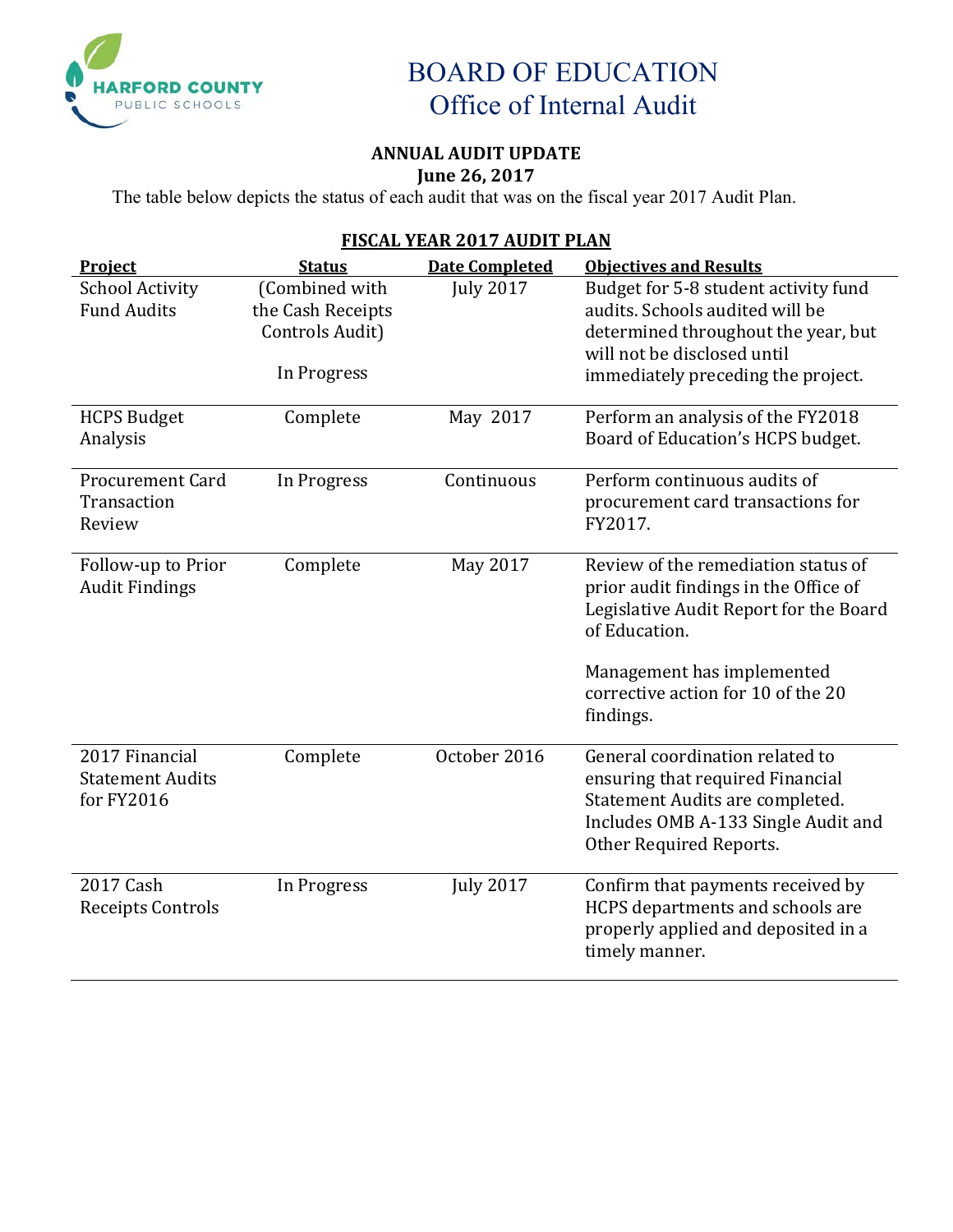

### **ANNUAL AUDIT UPDATE June 26, 2017**

| <b>Project</b>                              | <u>Status</u>                        | <b>Date Completed</b> | <b>Objectives and Results</b>                                                                                                                                                                                                                         |
|---------------------------------------------|--------------------------------------|-----------------------|-------------------------------------------------------------------------------------------------------------------------------------------------------------------------------------------------------------------------------------------------------|
| 2017 Recruitment<br>and Hiring<br>Practices | Moved to FY2018<br>Audit Plan        | November 2017         | Determine if controls are adequate to<br>ensure that recruitments were<br>performed in accordance with the<br>Board Policies and Procedures.<br>Additionally, ensure job descriptions<br>and classifications are consistent<br>throughout the system. |
| 2017 Procurement<br>Practices               | In Progress                          | <b>June 2017</b>      | Determine if all applicable guidelines<br>were followed for HCPS purchases.                                                                                                                                                                           |
| 2017 Payroll<br>Controls                    | Moved to FY2018<br><b>Audit Plan</b> | September 2017        | Confirm that controls are sufficient<br>and effective to ensure that payroll<br>calculations, time entry, leave<br>balances, benefit deductions and<br>leave payouts are correct.                                                                     |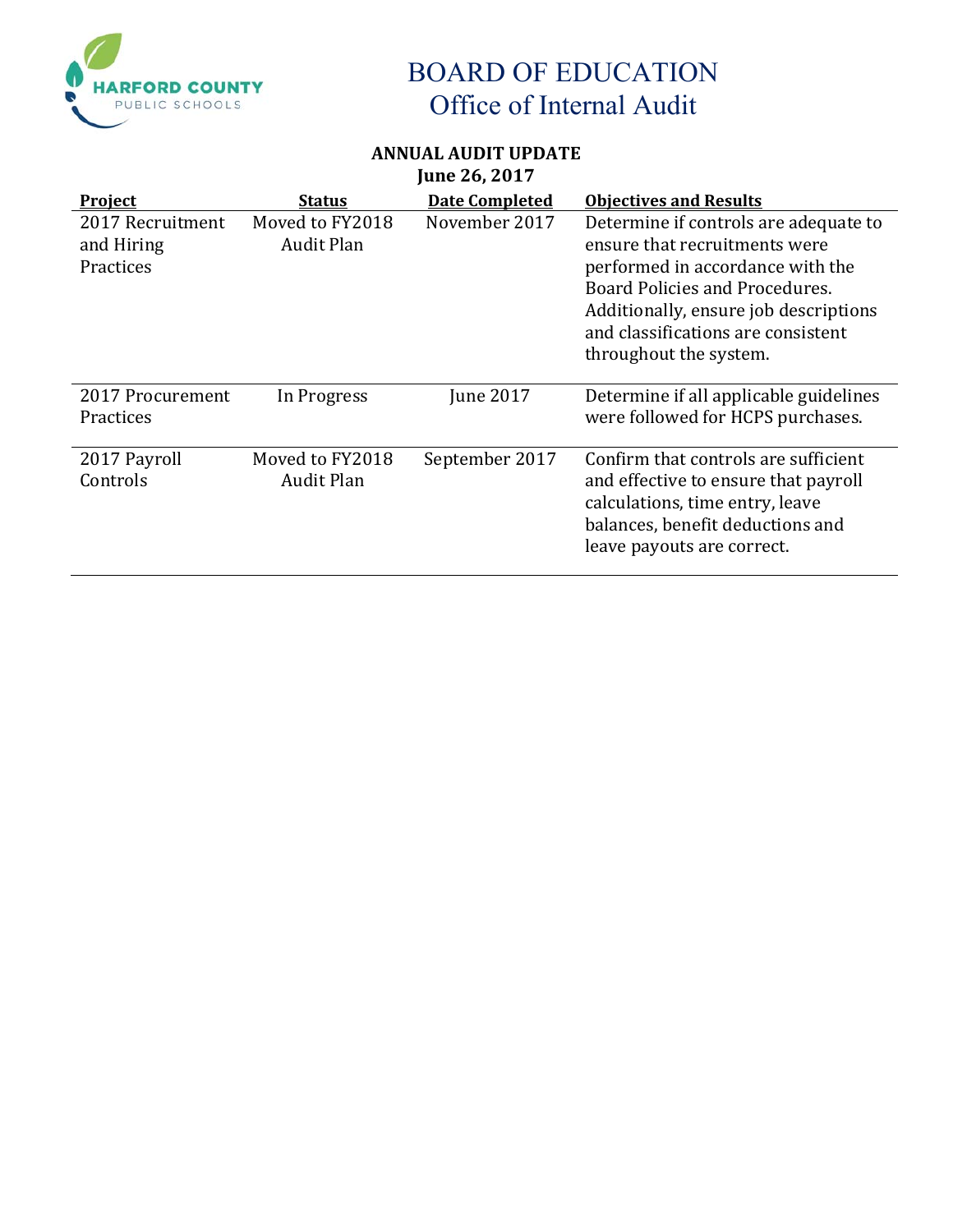

### **ANNUAL AUDIT UPDATE June 26, 2017**

| <b>Project</b>                                                           | <b>Status</b>                                                                                                                                                                                                                                                                                                         | <b>Date Completed</b> | <b>Objectives and Results</b>                                                                                                                                                                                                                                                                                                                      |
|--------------------------------------------------------------------------|-----------------------------------------------------------------------------------------------------------------------------------------------------------------------------------------------------------------------------------------------------------------------------------------------------------------------|-----------------------|----------------------------------------------------------------------------------------------------------------------------------------------------------------------------------------------------------------------------------------------------------------------------------------------------------------------------------------------------|
| Exit Audits -<br>Principals, Lead<br>Secretaries and<br>Department Heads | Complete<br>Dublin ES-<br>Principal and Lead<br>Secretary<br>Prospect Mill ES-<br>Principal<br>Fallston MS-<br>Principal<br>Joppatowne ES-<br>Principal<br>Darlington ES -<br>Principal<br>John Archer School<br>- Principal<br>Edgewood HS-<br>Principal<br>Harford Technical<br>HS-Bookkeeper<br>George D. Lisby ES | January 2017          | As required in the Charter, upon<br>resignation or removal of a principal or<br>custodian of student activity funds (lead<br>secretary), the Internal Auditor shall<br>cause an audit and investigation to be<br>made of any accounts maintained by that<br>individual.<br>We had ten recommendations total<br>resulting from the ten Exit Audits. |
|                                                                          | - Lead Secretary                                                                                                                                                                                                                                                                                                      |                       |                                                                                                                                                                                                                                                                                                                                                    |
|                                                                          | Hall's Cross Roads<br>ES - Principal                                                                                                                                                                                                                                                                                  |                       |                                                                                                                                                                                                                                                                                                                                                    |
| Exit Audits -<br>Principals, Lead<br>Secretaries and<br>Department Heads | Complete<br>Director of Student<br>Services                                                                                                                                                                                                                                                                           | January 2017          | As required in the Charter, upon<br>resignation or removal of a principal or<br>custodian of student activity funds (lead<br>secretary), the Internal Auditor shall<br>cause an audit and investigation to be<br>made of any accounts maintained by that<br>individual.                                                                            |

There were no findings resulting from this report.